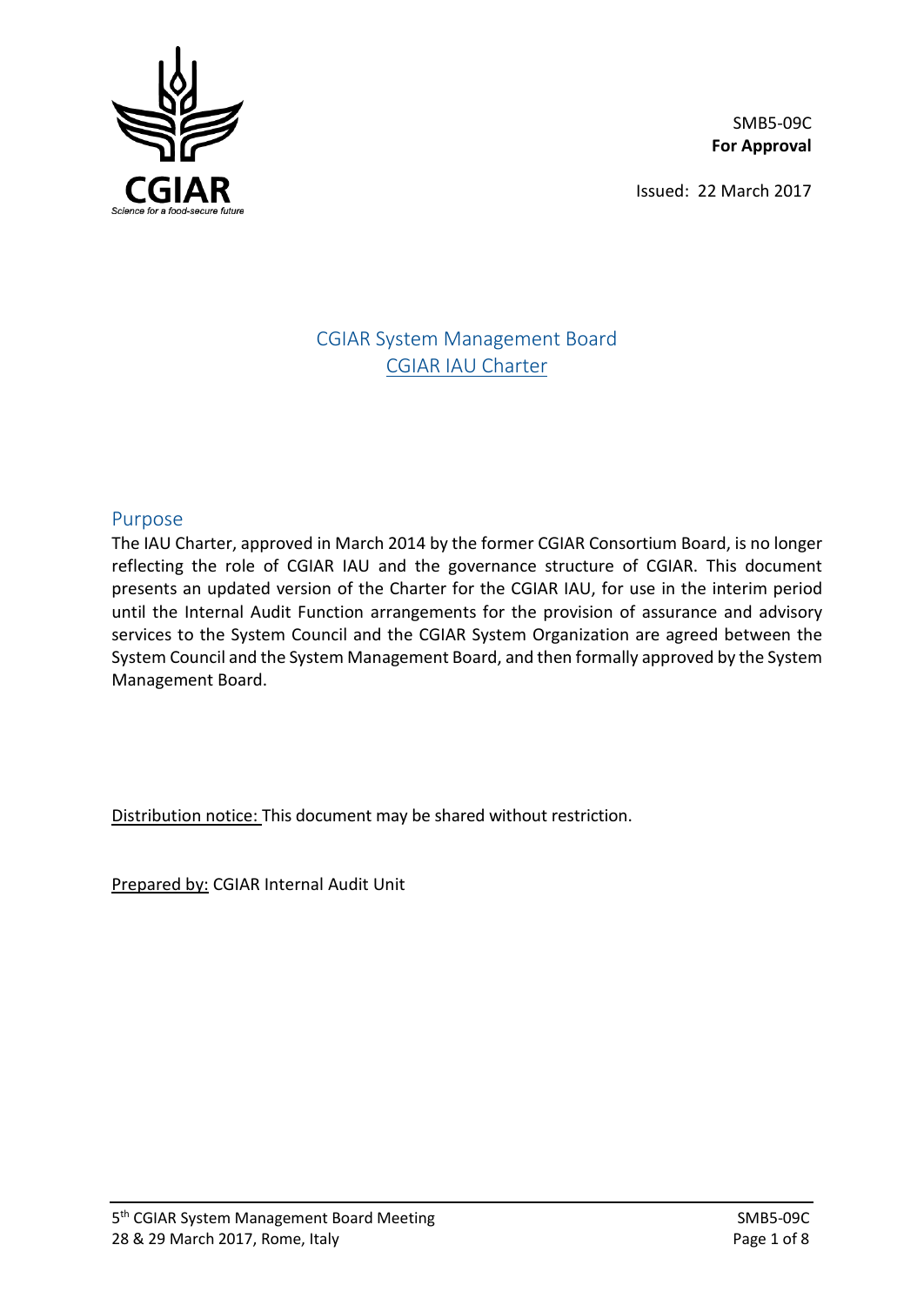

# CHARTER OF THE CGIAR INTERNAL AUDIT UNIT

#### Introduction:

- 1. Internal Auditing is an independent and objective assurance and consulting activity that is guided by a philosophy of adding value to improve the operations of the CGIAR System Organization (System Organization).
- 2. It assists the System Organization in accomplishing its objectives by bringing a systematic and disciplined approach to evaluate and improve the effectiveness of the System Organization's risk management, control, and governance processes.
- 3. The CGIAR Internal Audit Unit (IAU) develops two categories of contributions:
	- a. Advisory and assurance engagements included in the annual audit plan, as described in this Charter; and
	- b. Professional support, through the Professional Practice Unit (PPU), which assists Center Internal Audit Units (IAUs) in accomplishing their objectives, by supporting the development of audit methodologies, coordinating and aiding the Quality Assurance and Improvement Program (QAIP), and as requested, contributing to strengthening skills. The roles and responsibilities of the PPU are described in a specific Charter that sets out its roles and responsibilities towards Center Internal audit functions.

#### Role:

- 4. The IAU is established by the System Management Board (SMB) of the System Organization.
- 5. IAU's responsibilities are defined by the SMB as part of its oversight role as described in the Charter of the CGIAR System Organization (Charter).

### Professionalism:

- 6. The International Professional Practices Framework (IPPF) is the conceptual framework that organizes authoritative guidance promulgated by the Institute of Internal Auditors (IIA).
- 7. The IIA provides internal audit professionals with authoritative guidance organized in the IPPF as mandatory guidance and recommended guidance.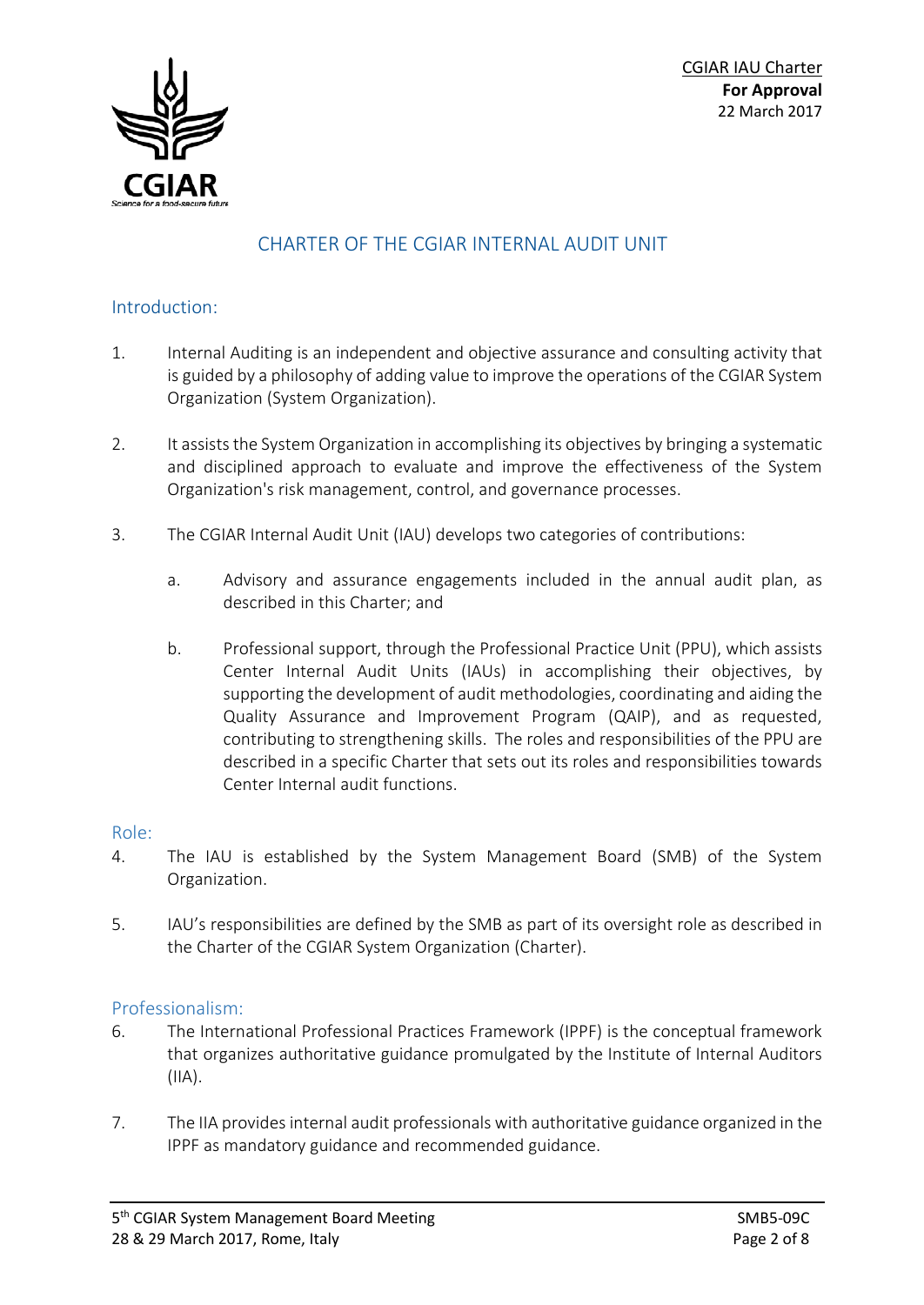- 8. Conformance with the mandatory guidance is required and essential for the professional practice of internal auditing.
- 9. The mandatory elements of the IPPF are:
	- Core Principles for the Professional Practice of Internal Auditing
	- Definition of Internal Auditing
	- Code of Ethics
	- Standards for the Professional Practice of Internal Auditing (Standards).
- 10. This mandatory guidance constitutes principles of the fundamental requirements for the professional practice of internal auditing and for evaluating the effectiveness of the IAU's performance. Recommended guidance is endorsed by the IIA through a formal approval process and describes practices for implementation of the Core Principles.
- 11. The recommended elements of the IPPF are:
	- Implementation Guidance / Practice Advisories
	- Supplemental Guidance / Practice Guides
- 12. In addition, the IAU will adhere to CGIAR relevant policies and procedures and the CGIAR IAU standard operating procedures manual.

### Authority:

- 13. When performing an engagement, the IAU, with strict accountability for confidentiality and safeguarding records and information, is authorized full, free, and unrestricted access to any and all of the System Organization's records, physical properties, and personnel pertinent to carrying out this engagement.
- 14. All employees of the System Organization are requested to assist the IAU in fulfilling its roles and responsibilities. The IAU will be provided access to members of the SMB, the Audit and Risk Committee (ARC) of the SMB, and any member of an adhoc Working Group of the SMB, and access to relevant Center personnel and Board members if required as part of its approved audit plan.
- 15. If there are any disagreements in relation to information requested, the Director of the IAU is authorized to escalate and discuss the issue with the Chair of the ARC of the SMB. It is the responsibility of the Chair of the ARC of the SMB to assess if the disagreement impacts the ability of the IAU to discharge its duties and to take necessary steps.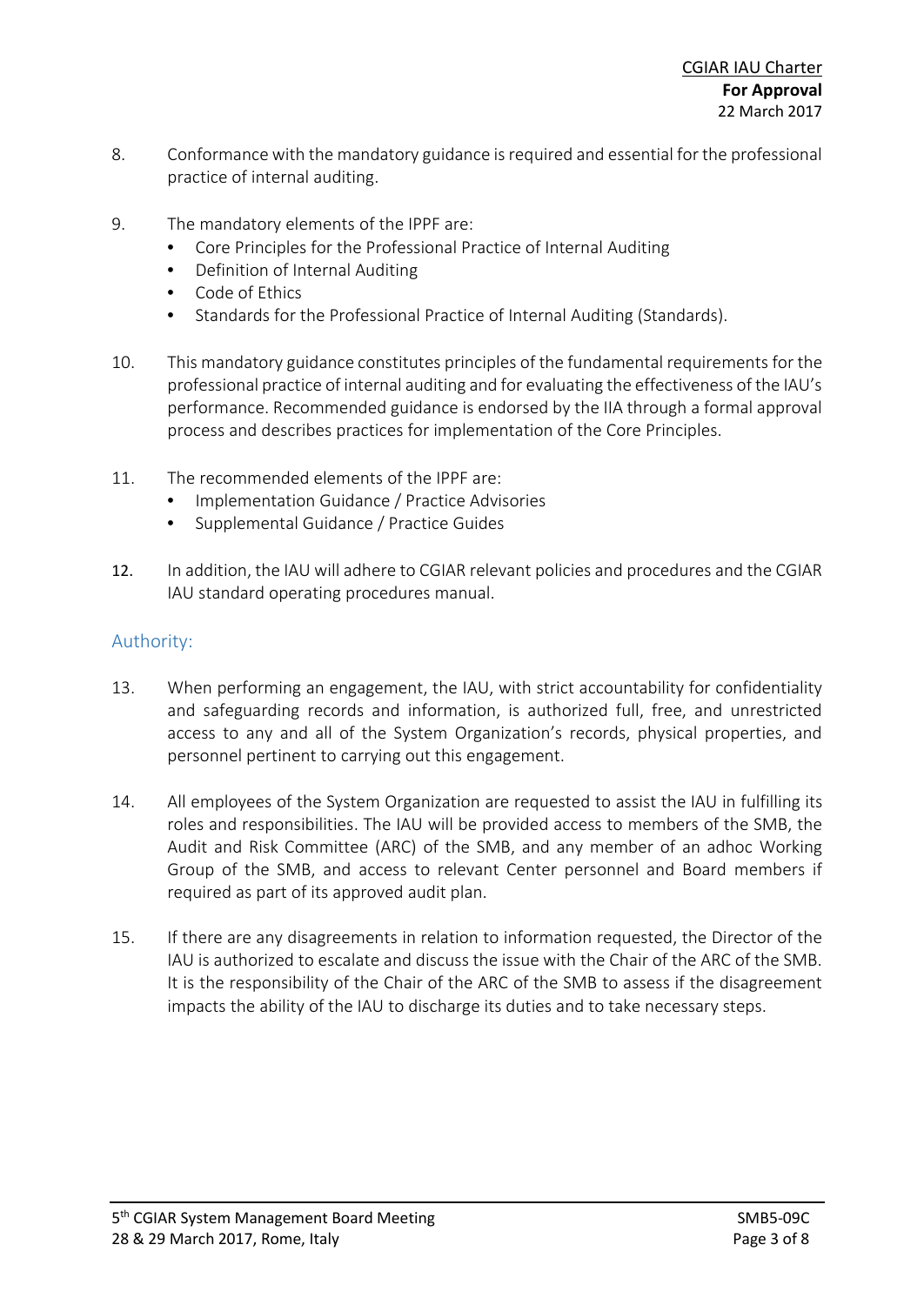## Organization:

- 16. The Director of the IAU will be supported in the exercise of his duties by the ARC of the SMB. He/She reports functionally to the ARC of the SMB and administratively (i.e. for day to day operations) to the Executive Director of the System Organization.
- 17. The SMB, upon the advice of the ARC of the SMB, will approve all decisions regarding the performance evaluation, appointment, or removal of the Director of the IAU as well as the Director of the IAU's annual compensation and salary adjustment.
- 18. The Director of the IAU will communicate and interact directly with the ARC of the SMB, including in executive sessions and between ARC meetings as appropriate.

### Independence and Objectivity:

- 19. The IAU will remain free from interference by any element in the System Organization, including matters of audit selection, scope, procedures, frequency, timing, or report content to permit maintenance of a necessary independent and objective mental attitude.
- 20. Internal auditors will have no direct operational responsibility or authority over any of the activities audited. Accordingly, they will not implement internal controls, develop procedures, install systems, prepare records, or engage in any other activity that may impair internal auditor's judgment.
- 21. Internal auditors must exhibit the highest level of professional objectivity in gathering, evaluating, and communicating information about the activity or process being examined. Internal auditors must make a balanced assessment of all the relevant circumstances and not be unduly influenced by their own interests or by others in forming judgments.
- 22. The Director of the IAU will confirm to the SMB at least annually, the organizational independence of the internal audit activity.

### Responsibility:

23. The scope of internal auditing encompasses, but is not limited to, the examination and evaluation of the adequacy and effectiveness of the System Organization's governance, risk management, and internal control processes, as well as the quality of performance of the SMB and the System Management Office in carrying out assigned responsibilities to achieve the System's stated goals and objectives. This includes: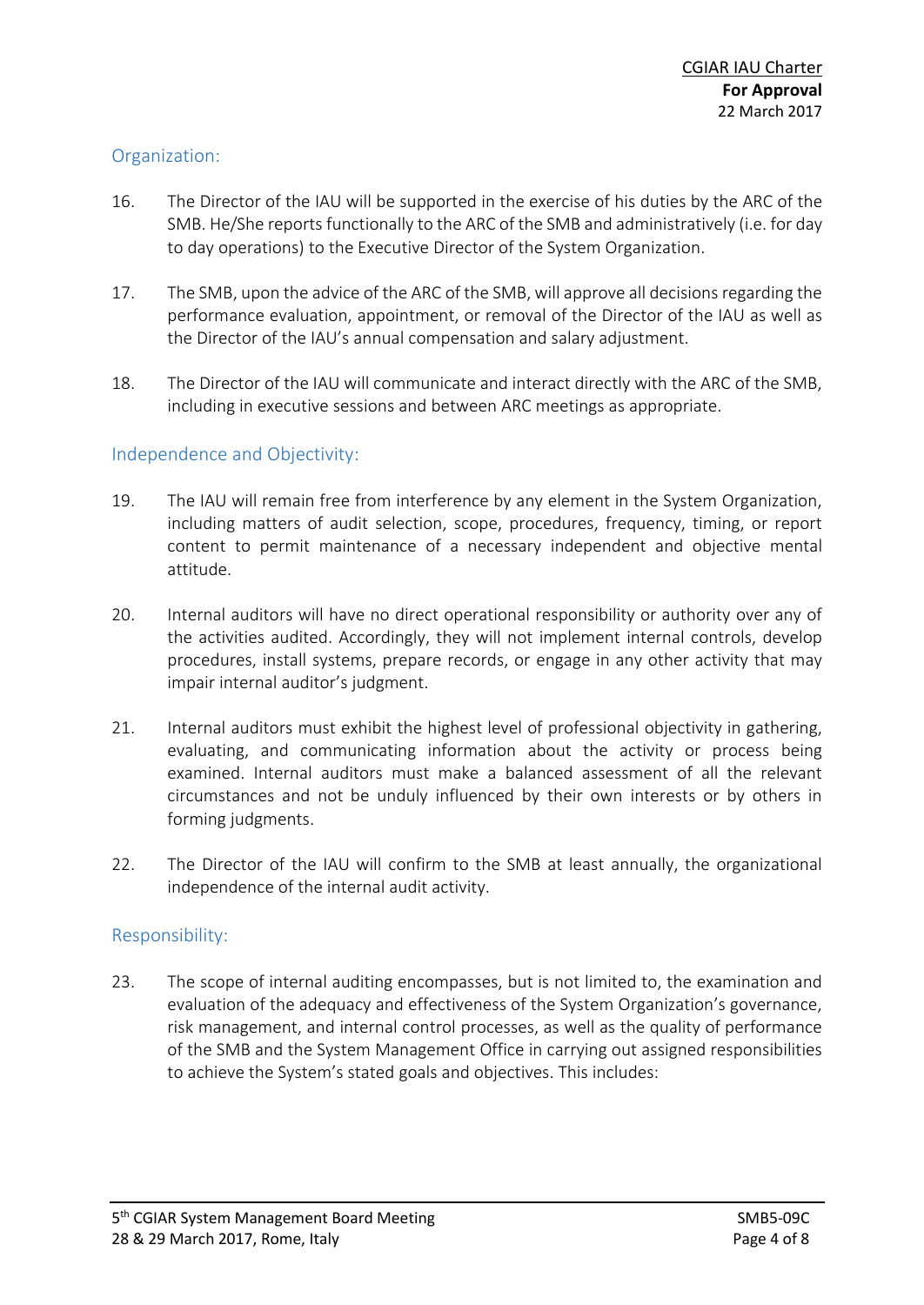## a. System Organization

- Assessing, reporting and making risk-prioritized recommendations on:
	- i. risk exposure relating to achievement of the System Organization's and the System Management Office strategic objectives;
	- ii. the effectiveness and transparency of governance processes; and
	- iii. the effectiveness of the System Organization's risk management processes.
- Performing consulting and advisory services related to governance, risk management and control as appropriate for the System Organization or the System Management Office.
- Reporting periodically on the internal audit activity's purpose, authority, responsibility, and performance relative to its plan.
- Reporting significant risk exposures and control issues, including fraud risks, governance issues, and other matters pertaining to the System Organization or the System Management Office as needed or requested by the SMB.
- Assessing specific operations at the request of the SMB or System Management Office, as appropriate.

## b. Specifically for the System Management Office.

- Assessing, reporting on, and making risk-prioritized recommendations on:
	- i. the reliability and integrity of information and the means used to identify, measure, classify and report such information.
	- ii. the systems established to ensure compliance with those policies, plans, procedures, laws, and regulations which could have a significant impact on the System Organization.
	- iii. the means of safeguarding assets and, as appropriate, verifying the existence of such assets.
	- iv. the effectiveness and efficiency with which resources are employed.
	- v. the effectiveness of governance processes.
	- vi. the effectiveness of the System Management Office's risk management processes.
	- vii. the quality of performance of external auditors and the degree of coordination with internal audit.

### Internal Audit Plan:

24. At least annually, the Director of the IAU will submit to the Executive Director and to the ARC of the SMB an internal audit plan for activities to be performed for the constituent parts of the System Organization, for review and approval. The internal audit plan will consist of a work schedule as well as budget and resource requirements for the next fiscal/calendar year. The Director of the IAU will communicate the impact of resource limitations and significant interim changes to the Executive Director and to the ARC of the SMB.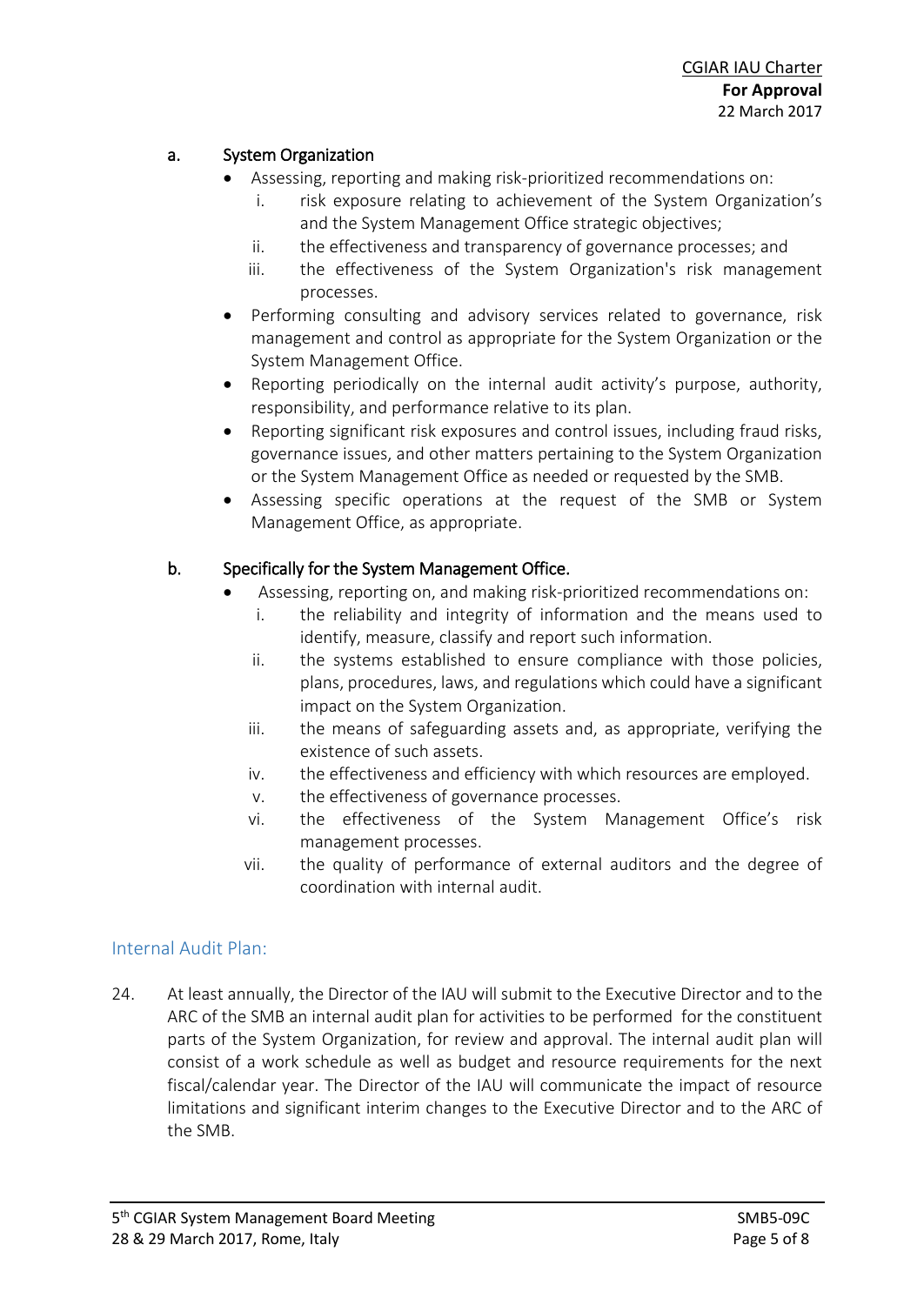25. The internal audit plan will be developed based on a prioritization of the audit universe using a risk-based methodology, including input from senior management of the System Organization and members of the ARC of the SMB. Any significant deviation from the approved internal audit plan will be communicated to the Executive Director of the System Organization and the ARC of the SMB through periodic activity reports.

### Reporting and Monitoring:

- 26. A written report will be prepared and issued by the Director of the IAU following the conclusion of each internal audit engagement and will be distributed as appropriate.
- 27. The internal audit report may include management's response and corrective action that was taken or to be taken regarding the specific findings and recommendations. Management's response, whether included in the original audit report or provided thereafter (i.e. within an agreed timeframe) by the management of the audited area should include a timetable for anticipated completion of action to be taken and an explanation for any corrective action that will not be implemented.
- 28. The IAU will be responsible for appropriate follow-up on engagement findings and recommendations. All significant findings will remain in an open issues file until cleared.

#### Periodic Assessment:

- 29. The Director of the IAU will periodically report to senior management of the SMO and to the ARC of the SMB on the internal audit activity's purpose, authority, and responsibility, as well as on performance relative to its plan. Reporting will also include significant risk exposures and control issues, including fraud risks, governance issues, and other matters requested by the Executive Director of the System Organization and the SMB.
- 30. In addition, the Director of the IAU will communicate to senior management of the System Organization and to the ARC of the SMB on the internal audit activity's quality assurance and improvement program, including results of ongoing internal assessments and external assessments conducted at least every five years.

#### Communication of and Updates to the Charter:

- 31. The CGIAR IAU's Charter will be communicated to the appropriate audiences across CGIAR to ensure awareness of the rights and duties of the IAU.
- 32. The Director of the CGIAR IAU will periodically review with senior management of the System Organization and the ARC of the SMB, whether the Charter needs to be updated and complemented, and will seek their renewed endorsement and the approval of the SMB.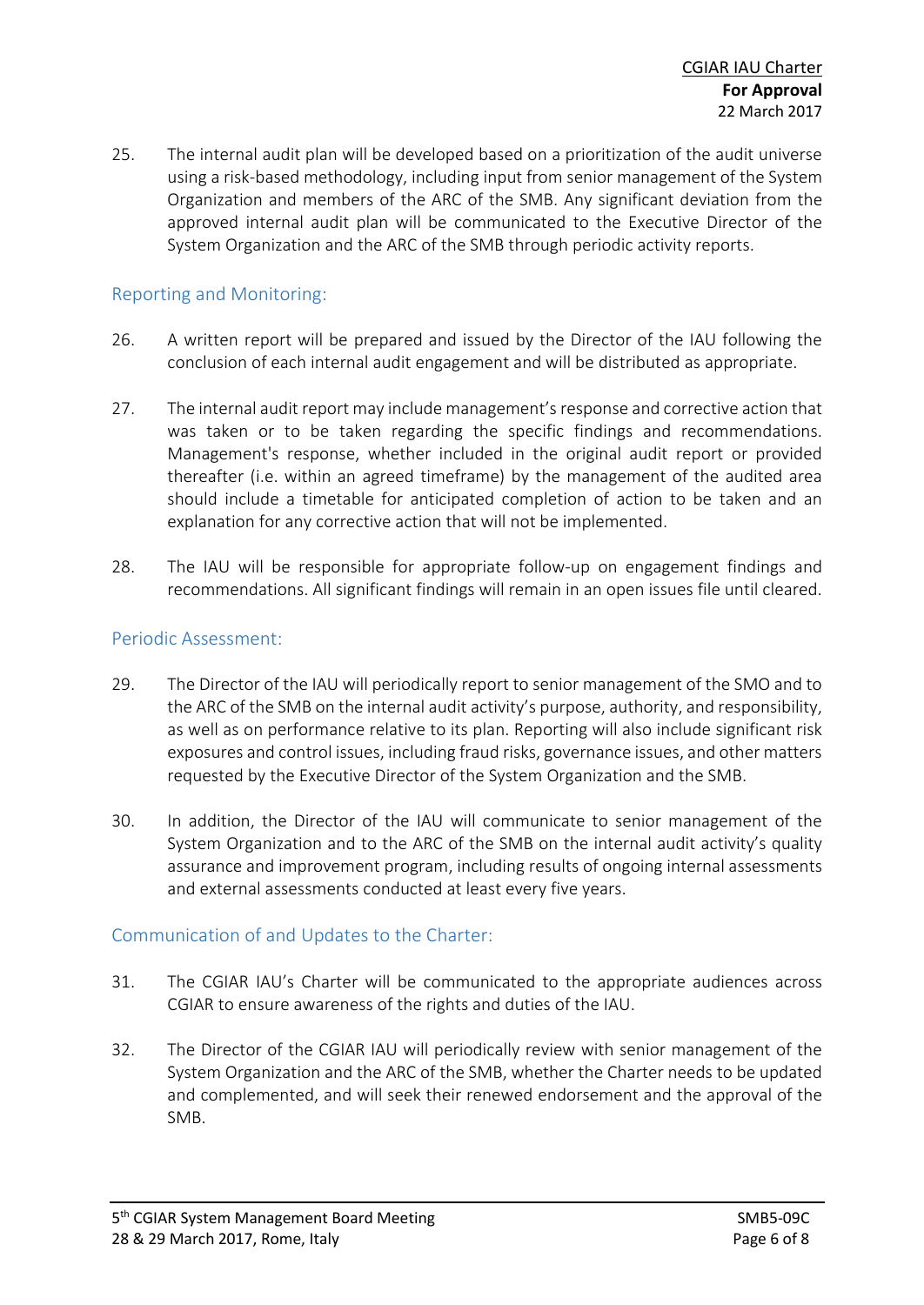#### Internal Audit Activity charter

\_\_\_\_\_\_\_\_\_\_\_\_\_\_\_\_\_\_\_\_\_\_\_\_\_\_\_\_\_\_\_\_\_ \_\_\_\_\_\_\_\_\_\_\_\_\_\_\_\_\_\_\_\_\_\_\_\_\_\_\_\_\_\_\_\_\_

\_\_\_\_\_\_\_\_\_\_\_\_\_\_\_\_\_\_\_\_\_\_\_\_\_\_\_\_\_\_\_\_\_ \_\_\_\_\_\_\_\_\_\_\_\_\_\_\_\_\_\_\_\_\_\_\_\_\_\_\_\_\_\_\_\_\_

Approved this \_\_\_\_\_\_\_\_ day of \_\_\_\_\_\_\_\_\_\_, \_\_\_\_\_\_\_\_.

Director of the CGIAR Internal Audit Unit Executive Director

Chair of the System Management Board Chair of the Audit and Risk Committee

of the System Management Board